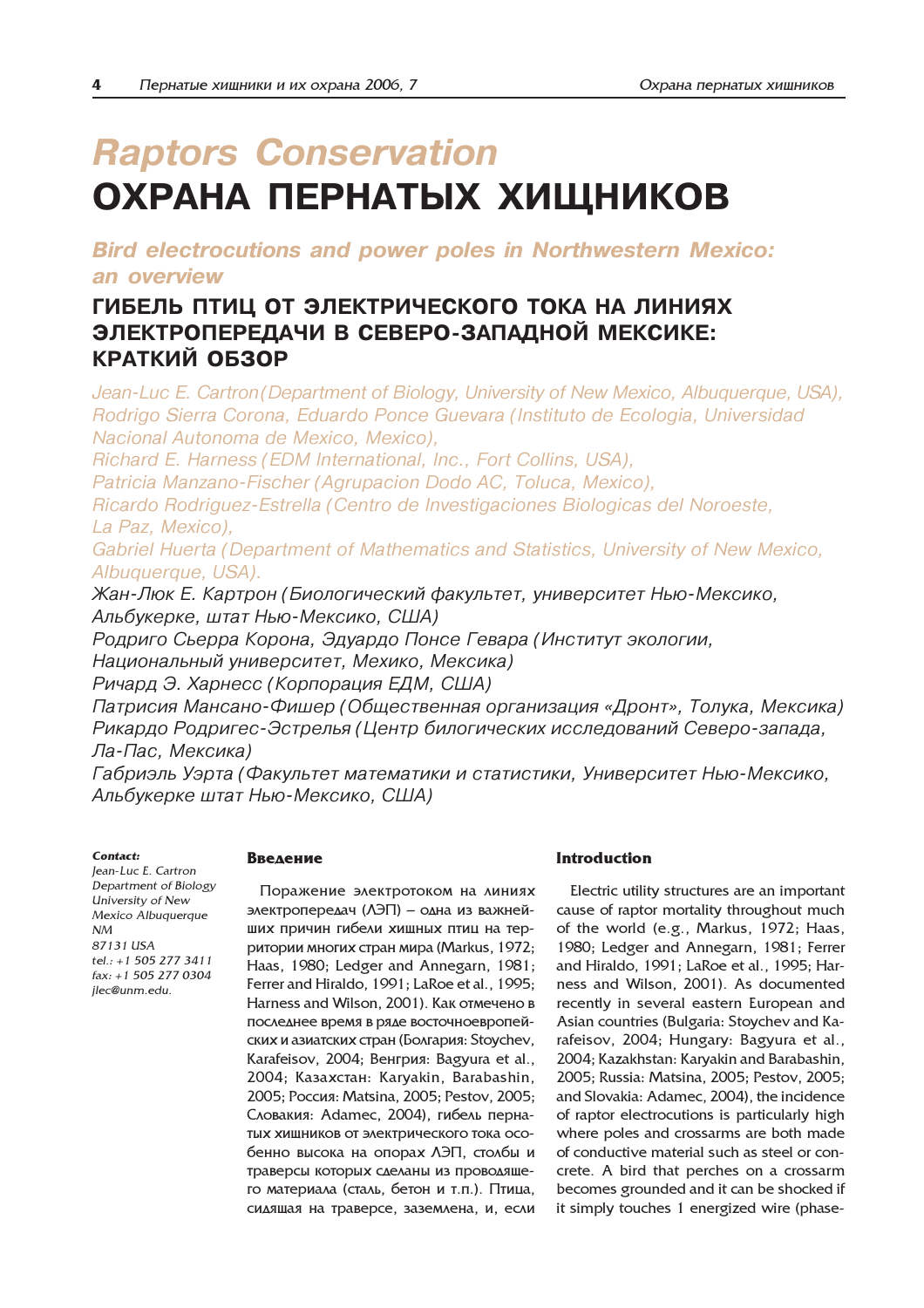она коснется провода, находящегося под напряжением, это может привести к короткому замыканию. В отличие от опор ЛЭП с проводящими ток траверсами, гибель птиц менее вероятна на опорах ЛЭП, столбы и траверсы которых сделаны из непроводящих ток материалов (например, деревянные). На опорах данного типа гибель птицы происходит, если она касается сразу 2-х проводов (Ferrer and Jans, 1999).

С самых первых сообщений о случаях гибели пернатых хищников в результате поражения электротоком на северо-западе Чихуахуа в 1999 г., инфраструктура ЛЭП Мексики стала поводом для беспокойства мексиканских и американских эколоãîâ (Cartron et al., 2000, 2005, 2006; Manzano-Fischer et al., в печати). Многие ЛЭП Мексики имеют опоры из железобетона, со стальными траверсами (Cartron et al., 2000, 2005, 2006; Manzano-Fischer et al., в печати). Также широко используются деревянные опоры со стальными заземлёнными траверсами. Угроза пернатым хищникам и другим крупным птицам не ограничивается вышеперечисленными конструкциями: гибель птиц происходит и на опорах с отпайкой, и угловых опорах (Cartron et al., 2005).

До настоящего времени остаётся неизвестным влияние бетонных опор с заземлёнными траверсами на птиц в масштабе всей Мексики. За последние 7 лет мы зафиксировали большое количество пернатых хишников и воронов, погибших от электрического тока на северо-западе Мексики в Чихуахуа. Кроме того, разовые исследования ЛЭП в Сонора и Калифорнии также выявили гибель птиц от электротока.

В этом обзоре собрана информация по смертности птиц на ЛЭП, включающая ранее неопубликованные данные последних дет (за 2005–2006 гг.), описываются пти-



to-ground contact). This is in contrast to poles using non-conductive (e.g., wooden) crossarms, where electrocution events are less likely because they require a bird to span the distance between 2 wires (Ferrer and Jans, 1999).

Since the first reports of electrocuted raptors from northwestern Chihuahua in 1999, Mexico's distribution power-lines have become a matter of concern to Mexican and U.S. conservation biologists (Cartron et al., 2000, 2005, 2006; Manzano-Fischer et al., in press). Many of Mexico's poles are built with concrete poured over a framework of metal rebar and then fitted with steel crossarms (Cartron et al., 2000, 2005, 2006; Manzano-Fischer et al. in press). Also widely used are wooden poles with steel crossarms that are often grounded. The threat to raptors and other larger birds is further compounded by concrete pole-to-phase and phase-to-phase separations that are often insufficient, together with exposed jumper wires at equipment poles and double deadend poles (Cartron et al., 2005).

To date, the impact of concrete poles and grounded crossarms on birds remains unknown at the scale of Mexico. During the last 7 years, however, we have documented a large number of raptor and raven electrocutions in the northwestern corner of one Mexican state, Chihuahua. While more limited, additional power-line surveys in Sonora and Baja California Sur have also led to the discovery of electrocuted birds. Here we provide an overview of the information collected, including our latest (i.e., 2005–2006), unpublished mortality data. We also describe retrofitting materials and techniques used by Mexico's utility company, the Comision Federal de Electricidad (CFE), along with their limitations. We provide several recommendations for decreasing the incidence of bird mortality on power poles in Mexico.

# Area

Chihuahua, Sonora, and Baja California Sur are located in northwestern Mexico (fig. 1). The lower elevations are characterized by an

**Рис. 1.** Районы исследований  $\overline{A}$ ЭП (выделены цветом) на карте Мексики. Исследования в Чихуахуа прово- $\mu$ ились прежле всего, на северо-запале Мексики, к западу от Джаноса и Казас Грандес

Fig. 1. Map of Mexico showing (in colored) the 3 states where power-line surveys have been conducted. Surveys in Chihuahua were conducted primarily in the northwestern corner of the state, west of Janos and Casas Grandes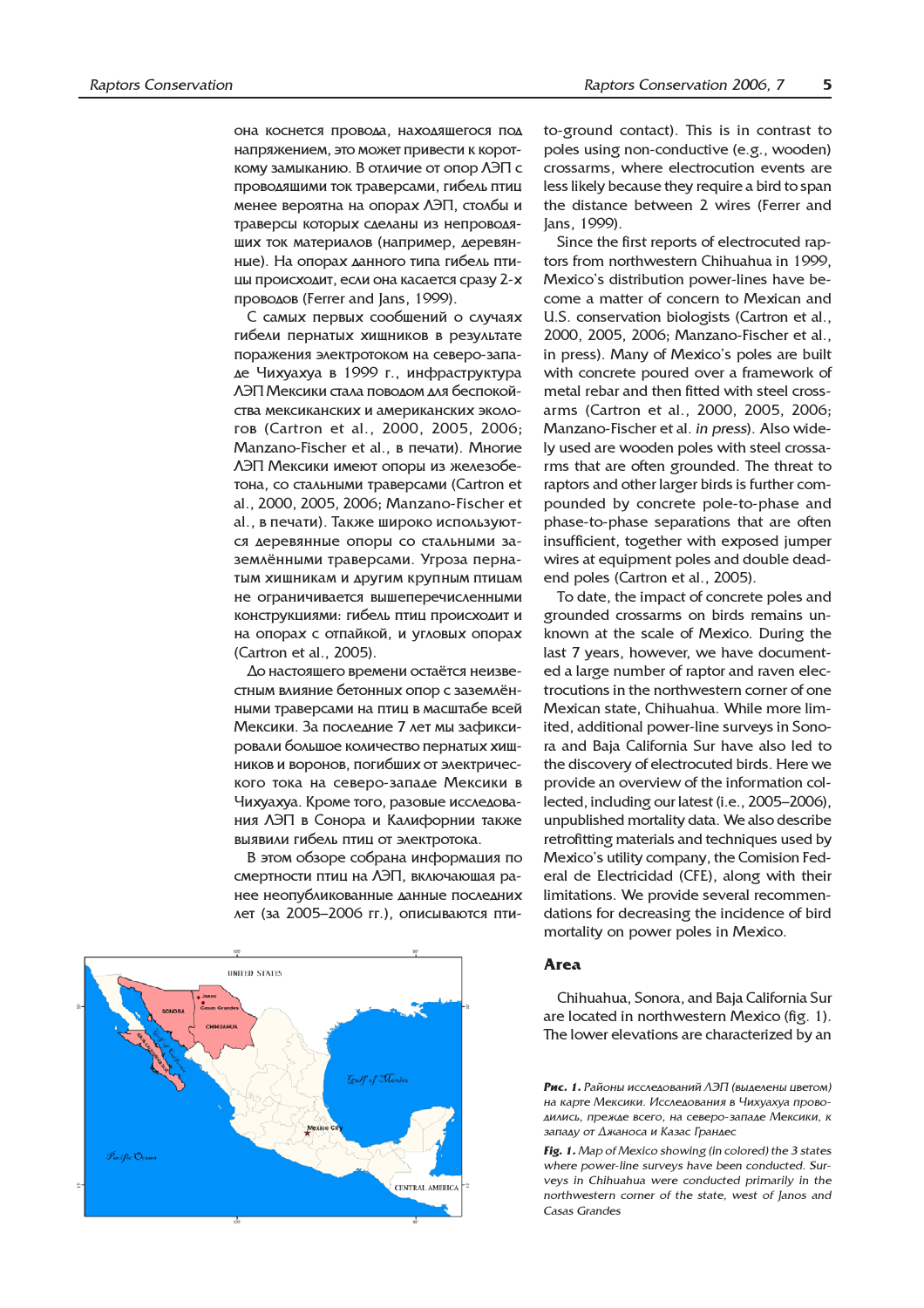цезащитные устройства (ПЗУ), материалы и методы, используемые сервисной компанией Мексики и Федеральной Комиссией по электросетям (CFE), с указанием их недостатков. Также сделано несколько рекомендаций по уменьшению смертности птиц на ЛЭП в Мексике.

#### Район исследований

Чихуахуа, Сонора и Калифорния расположены в северо-западной Мексике (рис. 1). Самые низкие возвышенности характеризуются засушливым климатом и отсутствием высокорослой растительности, в связи с чем здесь недостаточно естественных присад для пернатых хищников. На обследованных территориях растительность представлена зарослями пустынных кустарников сонорского типа (Нижняя Калифорния, Западная и Центральная Сонора), чисто травянистыми сообществами, травянистыми сообществами с участием мескита (Prosopis) (рис. 2) и мескитовыми кустарниковыми зарослями (северо-восточная Сонора, северо-западная Чихуахуа).

Учётная площадка размером 30x20 км была заложена на северо-западе Чихуахуа к западу от городов Ханос и Касас Грандес (рис. 1). В центре площадки на площади 30 тыс. га располагается колония чернохвостой луговой собачки (Cynomys ludovicianus). Разнообразие видов птиц здесь очень высоко в значительной степени из-за наличия этой колонии, а также изза мозаичности типов растительности (Ceballos et al., 2005; Manzano-Fischer et al., в печати). Среди наиболее обычных хищников в течение последнего года наблюдений на площадке круглый год отмечались краснохвостый канюк (Buteo jamaicensis), американская пустельга (Falco sparverius) и мексиканский сокол (F.

Рис. 2. Травяные сообщества с мескитовыми деревьями в северо-восточной Соноре

Fig. 2. Mesquite grassland in northeastern Sonora



arid climate and a lack of very tall vegetation –presumably resulting in a lack of natural perches for raptors. In our survey areas vegetation types included Sonoran desertscrub (in Baja California Sur and west-central Sonora) and pure grassland, mesquite (Prosopis) grassland (fig. 2), and mesquite shrubland (in northeastern Sonora and north-

western Chihuahua).

Our primary study area in northwestern Chihuahua measures 30 km x 20 km and is centered on a 30,000-ha black-tailed prairie dog (Cynomys ludovicianus) town complex just west of Janos and Casas Grandes (fig. 1). Local bird species diversity is high, due largely to the presence of the prairie dog complex, but also to the existing mosaic of vegetation types (Ceballos et al., 2005; Manzano-Fischer et al., in press). Among the most common raptors present year-round in the area are the Red-tailed Hawk (Buteo jamaicensis), American Kestrel (Falco sparverius), and Prairie Falcon (F. mexicanus). The Golden Eagle (Aquila chrysaetos) is represented by both year-round and wintering populations. The Ferruginous Hawk (Buteo regalis) is a common winter resident, while the Swainson's Hawk (B. swainsoni) is present as a breeding summer resident. Both the Ferruginous Hawk and the Golden Eagle are listed as conservation sensitive in Mexico (see Cartron et al., 2005).

The operational distribution voltage in northwestern Mexico is typically 34,500 Volts (or 34.5 kV) (Cartron et al., 2005). Outside towns and villages, poles are installed approximately every 100 m, and the most common concrete or wooden pole configuration is the three-phase tangent structure (figs. 3/1, 3/2 and 3/3). Among other pole configurations in northwestern Mexico is the double dead-end structure with double crossarms and exposed jumper wires, some or all of which are routed above the crossarms (fig. 3/4).

#### **Methods**

Most surveys entailed walking directly under the conductors and searching the ground for any bird remains near the base of a pole. Whenever remains were found, their location was recorded with a GPS hand-held unit, and an attempt was made to determine the cause of mortality. Singed feathers, entrance wounds (typically on the underwing), and other burn marks with detached legs or toes were all used to infer electrocution. The configuration of every pole along power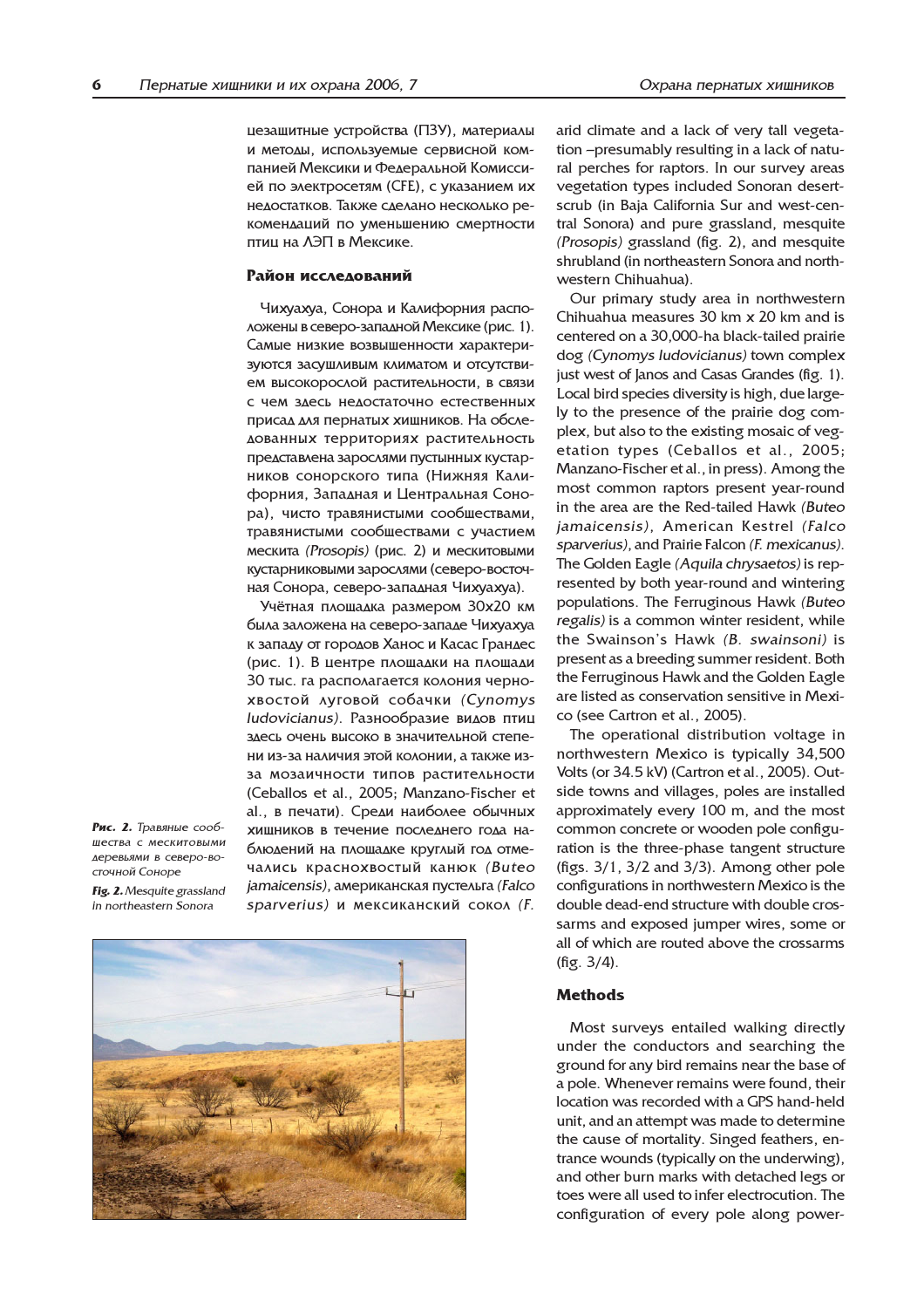mexicanus). Ежегодно отмечались беркуты (Aquila chrysaetos), как осёдлые, так и зимующие, королевский канюк (Buteo regalis) – обычный зимующий вид и канюк Свенсона (B. swainsoni) – вид, размножающийся на исследуемой территории. Королевский канюк и беркут – это виды, охраняемые в Мексике (см. Cartron et al., 2005).

В северо-западной Мексике наиболее распространены ЛЭП напряжением 34 500 вольт (или 34,5 кВ) (Cartron et al., 2005). Вне городов и деревень опоры установлены приблизительно через каждые 100 м. Их наиболее обычная конструкция – бетонная или деревянная Т-образная опора с тремя фазами (рис. 3–1, 3–2, 3–3). Среаи других конструкций опор встречаются Т-образные опоры с двойными траверсами и отпайкой на изоляторах, расположенных на вершине траверса (рис. 3–4).

#### Методы

В ходе пеших маршрутов было проведено обследование большинства ЛЭП для поиска останков птиц, лежащих под опорами. Координаты мест, где находились останки, фиксировались с помощью персонального спутникового навигатора (GPS), отмечалась конструкция опоры ЛЭП и предпринимались попытки установить причину смерти птиц. Опалённые перья, ожоги (в основном, на подкрыльях) и другие следы ожогов, преимущественно на лапах, являлись свидетельством смерти птиц от электрического тока. Подробнее методика исследования приводится в публикации Cartron et al. (2005, 2006).

#### Учёт и оценка смертности

На северо-западе Чихуахуа с января  $1999$  г. по март 2005 г. под опорами ЛЭП всего было найдено 454 мёртвые птицы (Cartron et al., 2000, 2005, 2006, неопубликованные данные; A. Lafon, личное сообщение). Практически во всех случаях (кроме нескольких) свежие трупы птиц имели явные внешние признаки гибели от электрического тока (рис. 4, 5). Случаи гибели были зафиксированы как на бетонных (в т.ч. имеющих ПЗУ), так и на деревянных опорах со стальными траверсами.

Всего было отмечено 16 видов погибших птиц. из них 14 видов пернатых хишников. Большинство (57%) мёртвых птиц были воронами, и, хотя обычный ворон (Corvus согах) также присутствует в северо-западной Чихуахуа (Manzano-Fischer et al. в печати), все мертвые вороны были опреде-



Рис. 3. Различные варианты птицеопасных опор ЛЭП: 1. Краснохвостый канюк (Buteo jamaicensis) на Т-образной бетонной опоре с тремя изоляторами. 2. Тобразная бетонная опора с тремя токонесущими изоляторами на стальном траверсе и со статическим проводом с громоотводом на вершине опоры. 3. Деревянная опора со стальным траверсом. 4. Бетонная опора с двойными траверсами, несущими изоляторы с отпайкой на вершине. Фото Жан-Люк Е. Картрон

Fig. 3. Different types of electric poles dangered for birds: 1.Red-tailed Hawk (Buteo jamaicensis) on electric poles. 2. Tangent concrete pole, with an overhead static wire attached on the pole top for lightning protection, and all 3 wires supported on the steel crossarm. 3. Wooden pole with a grounded steel crossarm. 4. Double dead-end concrete pole with exposed jumpers all routed above the steel double crossarms.Photos by Jean-Luc E. Cartron

lines was also recorded. Our survey methodology is detailed in Cartron et al. (2005, 2006).

#### Observed and estimated mortality

From January 1999 through March 2005, 454 dead birds were found under power poles in northwestern Chihuahua (Cartron et al., 2000, 2005, 2006, unpubl. data; A. Lafon, pers. comm.). In all but a few cases, fresh, complete carcasses presented external signs of electrocution (figs. 4, 5). Mortality was observed at both concrete and wooden poles with steel crossarms. Mortality was noted also at retrofitted concrete poles.

The dead birds belonged to a total of 16 (14 raptor) species. Most (57%) dead birds were ravens, and although the Common Raven (Corvus corax) is present in northwestern Chihuahua (Manzano-Fischer et al. in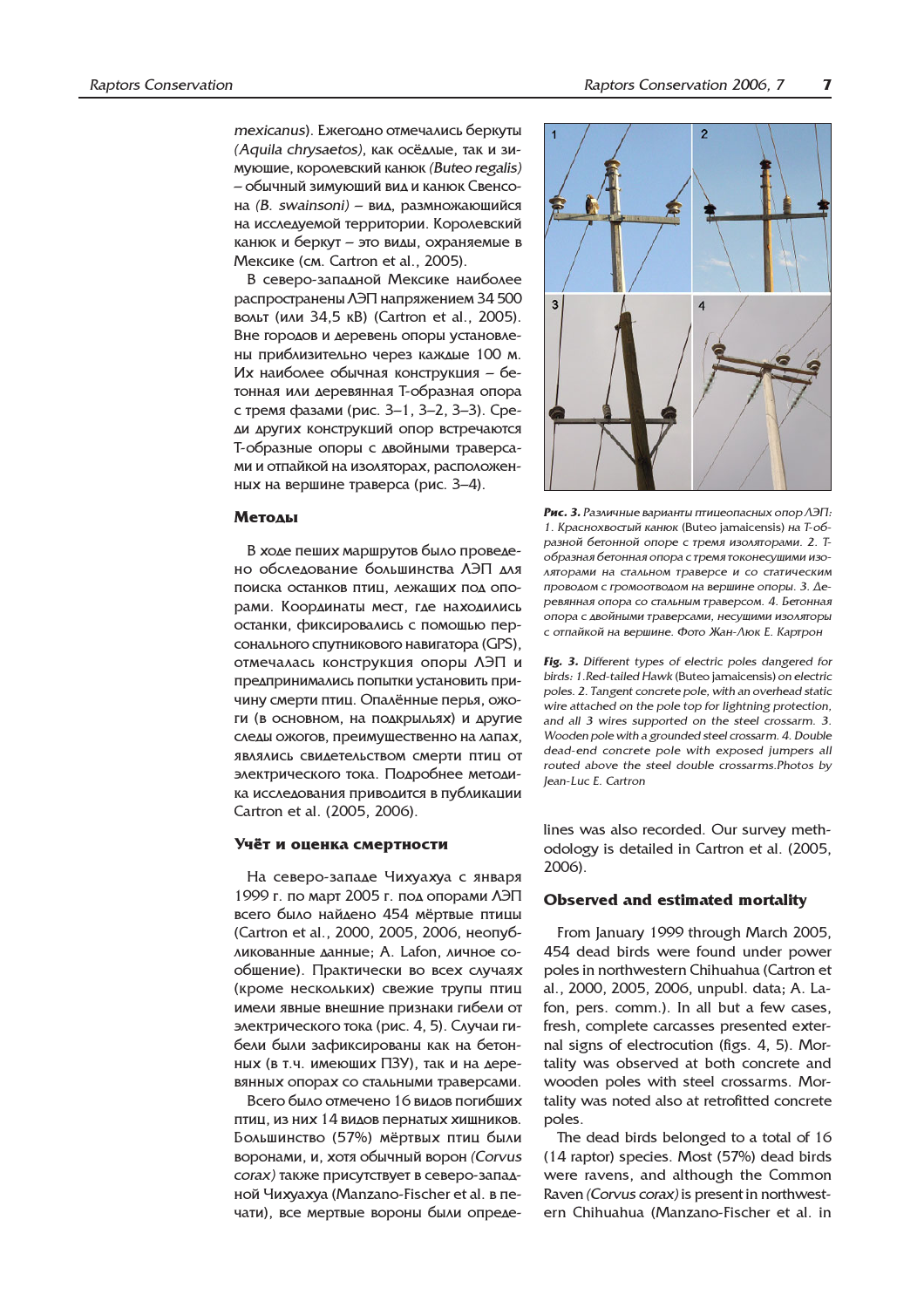лены как чихуахуанские вороны (Corvus cryptoleucus). За исключением 3 больших голубых цапель (Ardea herodias), все остальные обнаруженные мёртвые птицы были хищниками, и среди них доминировал краснохвостый канюк (рис. 6). Также часто встречались беркуты и королевские канюки. В течение последнего года исследований впервые были зарегистрированы канюк Харриса (Parabuteo unicinctus) и сапсан (Falco peregrinus) (рис. 6) (Cartron et al., неопубликованные данные).

Из всех 454 обнаруженных трупов, 423 (93 %) были обнаружены на учётной площадке на северо-западе Чихуахуа. В период с декабря 2000 г. по ноябрь 2001 г. на данной территории исследования проводились ежемесячно, и было найдено 178 (39%) трупов (Cartron et al., 2005). Другие 95 (21%) были найдены с мая 2005 г. по март 2006 г., когда наблюдения проводились также ежемесячно или раз в два месяца (Cartron et al., неопубликованные данные; A. Lafon, личное сообщение). В 2003–2004 гг. исследования на учётной площадке практически не проводились, и в течение этих 2-х лет было найдено только 30 погибших птиц, 25 из которых обнаружил А. Ляфон (A. Lafon, личное сообщение). Таким образом, 423 мертвые птицы, найденные на учётной площадке, вероятно, представляли только часть реальной смертности птиц.

По нашим оценкам смертность птиц в период с 1999 по 2005 гг. составила как минимум 997 птиц (из которых 40–50 % составляют пернатые хищники). Эта оценка основана на ежегодной смертности за 1999–2002 гг. и сравнима с нашими наблюдениями в период с декабря 2000 по ноябрь 2001 г. В 2003 г. птицеопасная АЭП с высокой смертностью птиц была частично оснащена ПЗУ, и число погибших от поражения электротоком птиц на ней уменьшилось. Таким образом, на учётной площадке гибель птиц от электрического тока с 2003 по 2005 г., возможно, более сопоставима со смертностью, наблюдаемой в 2005– 2006 гг. Поскольку оценка в 997 погибших на ЛЭП птиц за 7-ми летний период не учитывает трупы, которые исчезли до их обнаружения (были утилизированы падальщиками), вероятно, фактическая смертность в 1999 – 2005 гг. была намного выше.

Наблюдаемая смертность в течение 2000– 2001 гг. исследований на учётной площадке составила в среднем 15,36 особей/10 км ЛЭП. Хотя многие из птиц гибли на ЛЭП, проходящих через колонии луговой собачки, самая высокая смертность отмечалась на

press), all dead ravens identified to species were Chihuahuan Ravens (Corvus cryptoleucus). Except for 3 Great-blue Herons (Ardea herodias), all other dead birds were raptors, and among them the Red-tailed Hawk was the species most frequently identified (fig. 6). Other dead raptors often detected included the Golden Eagle and the Ferruginous Hawk. Two species were recorded for the first time during the last survey year, the Harris's Hawk (Parabuteo unicinctus) and the Peregrine Falcon (Falco peregrinus) (fig. 6) (Cartron et al., unpubl. data).

Of the total 454 detected carcasses, 423 (93%) were discovered in the primary study area in northwestern Chihuahua. In particular, 178 (39%) were discovered in the primary study area from December 2000 through November 2001, at a time when surveys were conducted monthly (Cartron et al., 2005). Another 95 (21%) dead birds were discovered between May 2005 and March 2006, when surveys were again monthly or bimonthly (Cartron et al., unpubl. data; A. Lafon, pers. comm.). In contrast, survey coverage in the primary study area was reduced in 2003 and 2004, and during

> Рис. 4. Погибший на ЛЭП краснохвостый канюк (Buteo jamaicensis) с обгоревшими маховыми, вывешенный на заборе владельцем ранчо. Фото Жан-Люк Е. Картрон

> Fig. 4. Dead Red-tailed Hawk (Buteo jamaicensis) draped over a fence presumably by a local rancher, about 10 m from the base of a concrete pole (not shown on photo). Note the extensive amount of singing on the wings. Photo by Jean-Luc E. Cartron

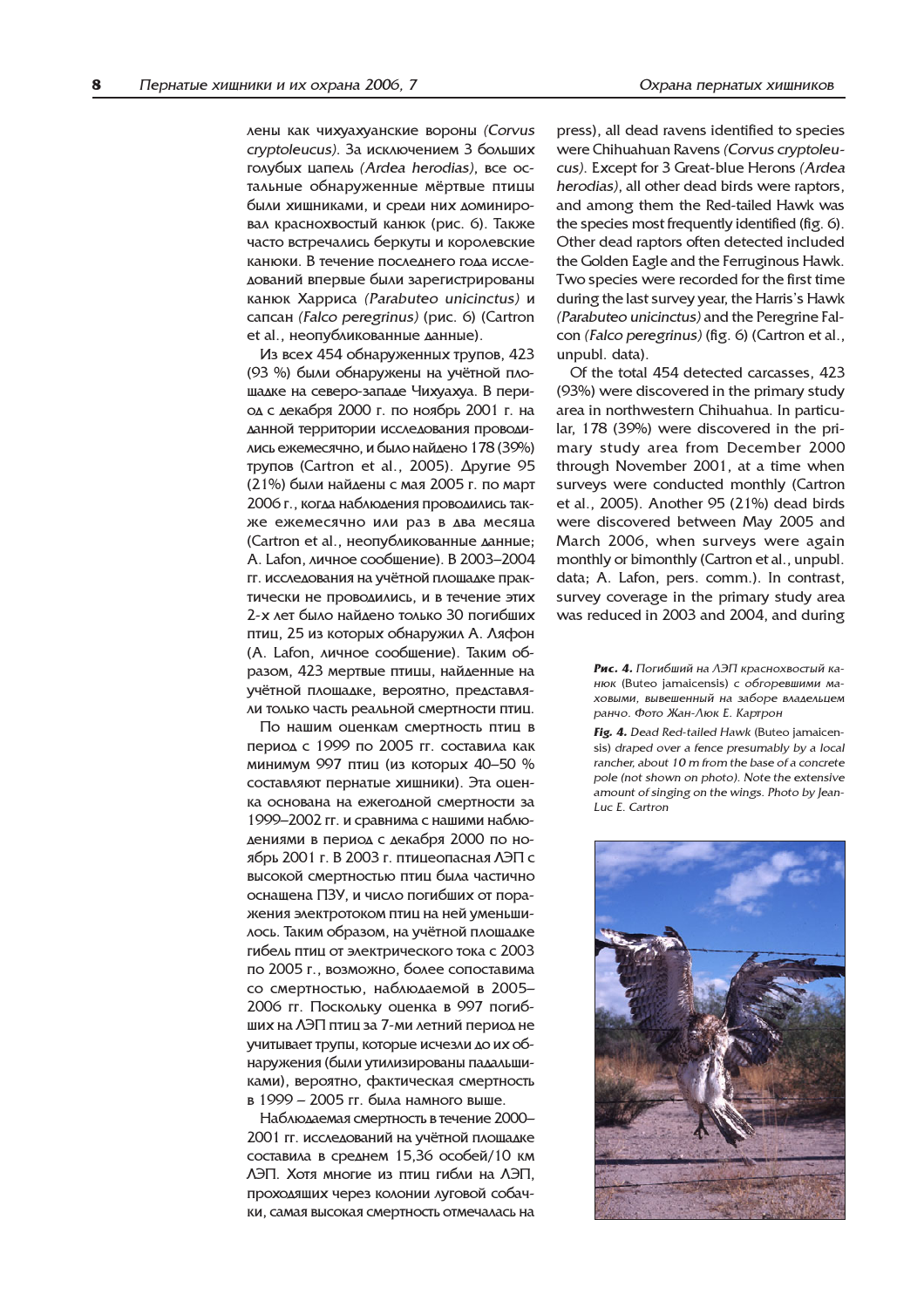

Рис. 5. Погибший каню К*Харриса* (Parabuteo unicincus) с обширным ожогом в области хвоста. Фото Жан-Люк Е. Картрон

Fig. 5. Dead Harris's Hawk (Parabuteo unicincus). Note the extensive amount of singing on the tail feathers. Photo by Jean-Luc E. Cartron

ЛЭП, пересекающих территории с низкорослыми зарослями эфедры, где луговой собачки нет (1 мёртвая птица на каждые 2 опоры  $\overline{AJ}$  в течение года) (Cartron et al., 2005). Большинство опор, под которыми были обнаружены мёртвые птицы, были Т-образными. Однако наблюдаемая смертность птиц на Т-образных опорах с двойными траверсами и изоляторами с отпайкой на вершинах (рис. 3–4) была приблизительно в 4 раза выше по сравнению с простыми Т-образными (Cartron et al., 2005).

За пределами учётной площадки исследования велись ограничено: большинство ЛЭП посещалось однократно. Из 30 найденных мёртвых птиц 13 (43 %) были краснохвостые канюки, 9 – вороны, 2 – виргинские филины (Bubo virginianus),  $1$ мексиканский сокол (Falco mexicanus), 1 – большая голубая цапля и 4 неопознанных хищника. По результатам поверхностных осмотров 731 бетонной опоры со стальными траверсами, проводимых ежемесячно в ходе автомобильных маршрутов, учтённая смертность птиц в течение года составила около 1,57 особей/10 км ЛЭП вдоль двух шоссе (J.-L. Cartron, неопубликованные данные).

В штате Южная Нижняя Калифорния мы провели одноразовые осмотры ЛЭП с бетонными опорами и стальными траверсами (n = 608) и обнаружили только 1 ворона (Cartron et al., 2006), но позже был найден погибший краснохвостый канюк.

В штате Сонора исследования проводились на двух территориях. На северо-востоке Соноры в общей сложности было найдено 10 мёртвых птиц в ходе одноразовых посещений трёх ЛЭП в октябре 2002 г. (Cartron et al., 2006). Семь из этих 10 птиц были воронами, которые обнаружены на участке ЛЭП с 94 бетонными опорами. В западной и центральной Соноре найдены

those 2 years only 30 dead birds were found, 25 of them by another investigator (A. Lafon, pers. comm.). Thus, the 423 dead birds found in the primary study area likely represented only a fraction of actual mortality. If surveys had always been conducted monthly, we estimate observed local mortality between 1999 and 2005 would have been a minimum of 997 birds (with approximately 40–50% of this estimate representing raptor mortality). That estimate is based on annual mortality during 1999–2002 being comparable to that observed during our surveys between December 2000 and November 2001. In 2003 a power line with previously high mortality was partially retrofitted, and the numbers of electrocuted birds found along that power-line decreased. Thus, the incidence of bird electrocutions in the primary study area from 2003 through 2005 might have been more comparable to mortality observed during 2005–2006 surveys. Because the estimate of 997 electrocuted birds within the 7-year period does not take into consideration carcasses that disappeared before detection (scavenger and searcher biases), it is likely actual mortality from 1999 through 2005 was (much) higher.

Observed mortality during the 2000– 2001 survey period averaged 15.36 dead birds / 10 km of power-lines in the primary study area. Although many of the dead birds were along power-lines in prairie dog towns, the highest incidence of bird mortality was along a power-line crossing a low Ephedra shrubland without prairie dogs (1 dead bird for every 2 poles over the course of 1 year) (Cartron et al., 2005). Most of the poles with detected dead birds were tangent poles. However, the observed incidence of bird mortality per pole was approximately 4 times higher for double dead-end poles with double cross-arms (fig. 3/4) compared to the tangent configuration (Cartron et al., 2005).

Outside the primary area, survey coverage was very limited, and most power-lines were surveyed only once. Of 30 dead birds found, 13 (43%) were Red-tailed Hawks, with also 9 ravens, 2 Great-horned Owls (Bubo virginianus), 1 Prairie Falcon (Falco mexicanus), 1 Great Blue Heron, and 4 unidentified other raptors. Based on cursory inspections of 731 concrete poles with steel crossarms conducted monthly from a moving car (while driving to and from our primary study area), observed mortality over the course of 1 year amounted to an ap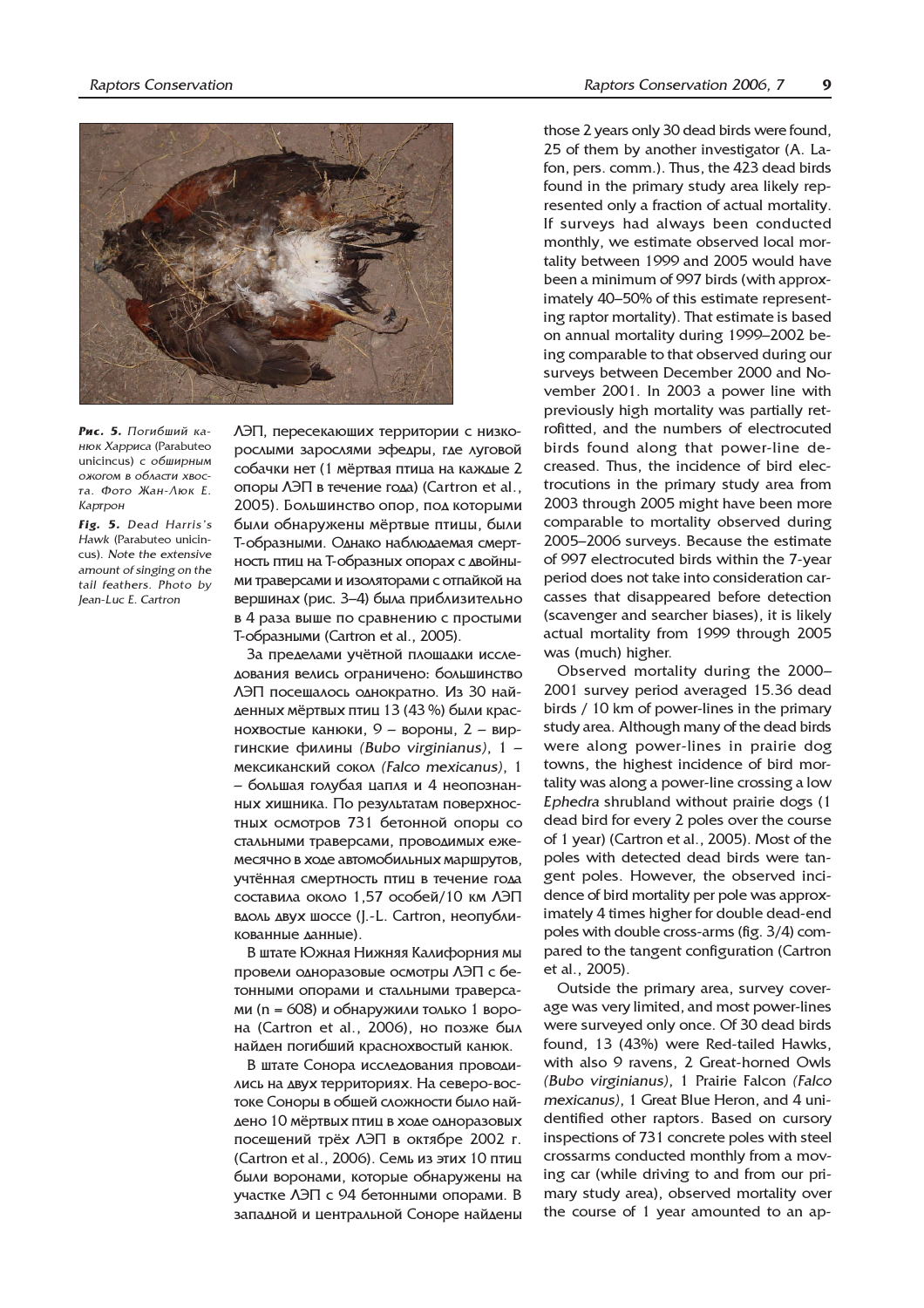5 мёртвых птиц под 5-ю из 23-х Т-образных опор с двойными траверсами. Другие опоры с деревянными траверсами, которые были оборудованы ПЗУ, не были проверены. В апреле 2006 г. эта ЛЭП была снова осмотрена. На простых Т-образных опорах проведена замена стальных траверс с изоляторами на вершинах, на траверсы с подвесными изоляторами, но опоры с двойными траверсами остались без изменений. В ходе повторного посещения ЛЭП были обнаружены трупы трёх грифов-индеек (Cathartes aura):  $1 - \text{no}$ д опорой с двойными траверсами и 2 – под переоборудованными опорами.

# Полная оценка воздействия бетонных опор и заземлённых траверс

Спустя семь лет после первых сообщений о гибели птиц в результате поражения электротоком на ЛЭП в Мексике, у нас все ещё очень мало информации о влиянии конкретных ЛЭП и типов траверс. Небольшую информацию по смертности птиц предоставляет Федеральная Комиссия по электросетям, но финансирования для проведения широкомасштабных независи-МЫХ ИССЛЕДОВАНИЙ НЕДОСТАТОЧНО.

Большая часть наших исследований была ориентирована на определение всех факторов, которые приводят к гибели птиц от электрического тока в Северной Мексике. Использование токопроводящего материала для опор и траверс является проблемой, но также недостаточно разделения фазы и траверсы изолятором и разделения фаз. Наши данные по гибели от поражения электротоком на ЛЭП пяти американских пустельг и болотной совы (Asio  $flammeus$ ) предполагают. Что мелкие птицы также подвергаются риску. Существует возможность, что некоторые птицы гибнут в результате образование вольтовой дуги. которая образуется на расстоянии и увеличивается при увеличении напряжения. При 34,5 кВ образование дуги может произойти в пределах 10 см от проводника (S. Frazier 2006, личное сообщение). Электромагнитные волны могут увеличивать это расстояние. Область исследований лежит на территории с высоким уровнем атмосферного электричества (40 – 50 дней с грозами ежегодно), и молнии могут ударять в металлические траверсы, проходя через опору, или в другие заземлённые конструкции. В северо-западной Чихуахуа нередко используются громоотводы, но

proximate ratio of 1.57 dead birds for every 10 km of power-line along 2 highways (J-L Cartron, unpubl. data).

In Baja California Sur, we conducted onetime surveys of all power-lines with concrete poles fitted with steel crossarms. Baja California was found to have fewer (n = 608) concrete poles than Chihuahua. We detected only 1 electrocuted Common Raven during the surveys (Cartron et al., 2006), but a Red-tailed Hawk was later found under a concrete pole. In Sonora, surveys were conducted in 2 areas of the state, both of which had numerous concrete poles. In northeastern Sonora, a total of 10 dead birds were found during one-time surveys along 3 power-lines in October 2002 (Cartron et al., 2006). Seven of the 10 birds were ravens along a stretch of power-line with only 94 concrete poles. In west-central Sonora, 5 dead birds were found along 5 of 23 double dead-end poles. The other poles, which had been retrofitted with wooden crossarms, were not checked at that time. In April 2006, the line was again inspected. Steel crossarms had been reinstalled on tangent poles, but the conductors were now routed under the crossarms. No correction had been made at the double deadend poles. Three dead Turkey Vultures (Cathartes aura) were found during the survey, 1 at a double deadend pole, but also 2 at the newly retrofitted tangent poles.

# Overall assessment of the impact of concrete poles and grounded crossarms

Seven years after the first reports of electrocuted birds in Mexico, there is still very little information available on the impact of concrete power poles and grounded crossarms on birds in Mexico. Little mortality information has been made accessible by CFE, and funding is lacking for independent research to be conducted on a large scale.

Much of our research has been geared toward identifying all the factors that may contribute to a high incidence of bird electrocutions in northern Mexico. Use of conductive material for poles and crossarms is problematic, but insufficient pole-tophase and phase-to-phase separation as well as exposed hardware further compound the problem. Our findings of 5 American Kestrels and 1 Short-eared Owl (Asio flammeus) among electrocuted rap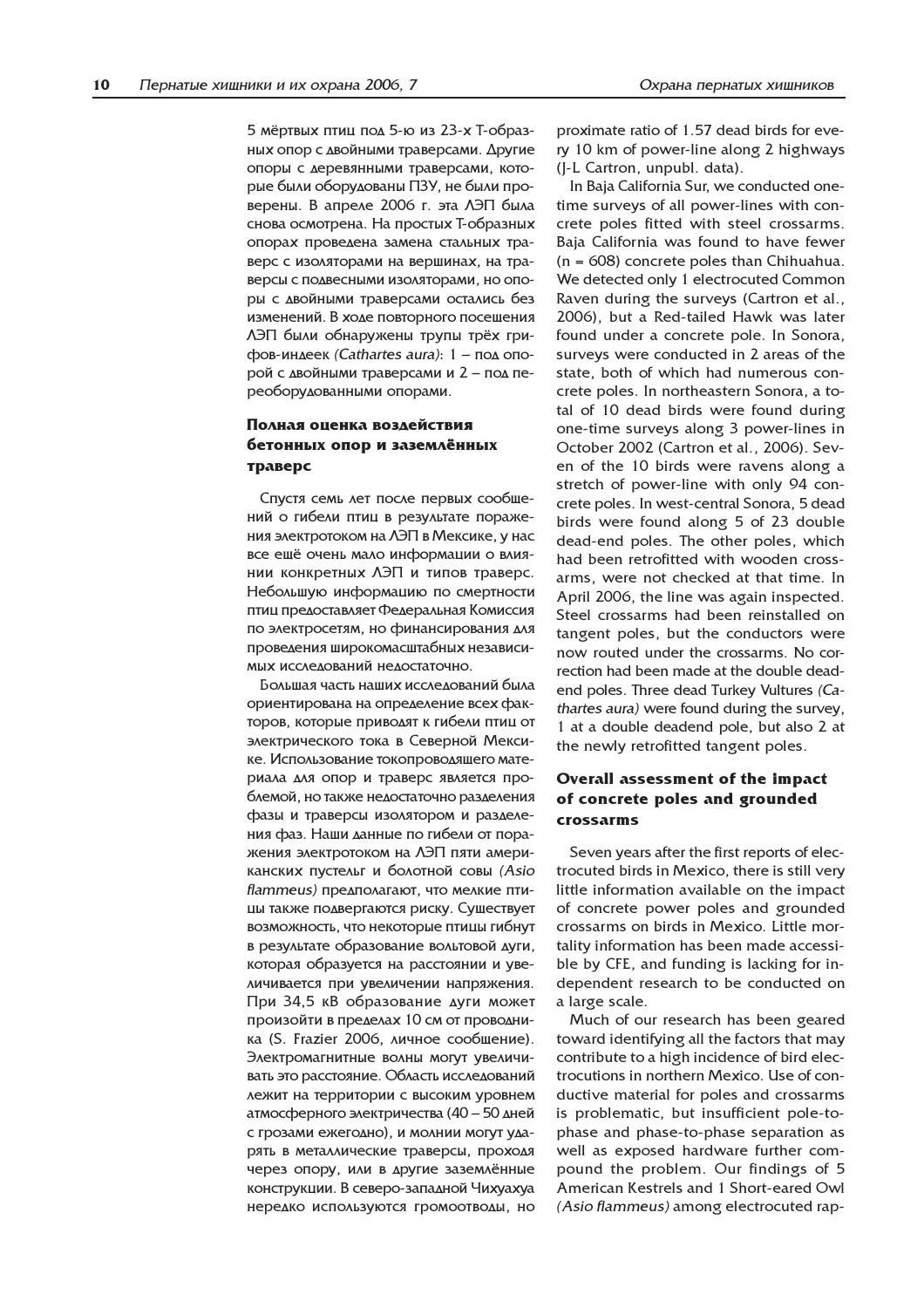при их распределении вдоль ЛЭП, видимо, руководствовались задачей не предотвращения, а лишь регулирования пробоев (т.е. пробои допустимы, но только там, где установлено менее ценное оборудование).

Площадь Мексики — 1 970 000 км<sup>2</sup>, что в 3 283 раз больше нашей учётной площадки. Простая экстраполяция минимальной оценки смертности на площадке для всей территории страны некорректна: большая часть Мексики остается малоосвоенной, и ЛЭП протянулись лишь вдоль главных автотрасс. На юге растительность переходит в тропическую, и появляются высокие деревья, которые могут служить естественными присадами, что, вероятно, уменьшает использование хищниками и воронами опор ЛЭП. Кроме того, изобилие колоний луговой собачки близ Ханоса обуславливает высокую концентрацию хищных птиц и воронов и, соответственно, их высокую смертность на ЛЭП (Manzano-Fischer et al., в печати). В удалении от колоний луговой собачки наблюдаемая смертность вдоль двух мексиканских шоссе была в 10 раз меньше, чем на учётной площадке. Тем не менее, даже этот уровень смертности отнюдь не может считаться незначительным, если представить его в масштабах страны. Вдобавок, исследования в Соноре указывают непременное существование и других районов с повышенной смертностью, помимо колоний луговой собачки в районе Ханос – Касас Грандес, обусловенной повышенной плотностью пернатых хищников.

# Птицезащитные мероприятия и их недостатки

По крайней мере с 2000 г. СГЕ стала вести широкомасштабное оборудование ЛЭП



tors suggest that even smaller birds are at risk. The possibility exists that some birds are electrocuted through arcing, which occurs over distances that increase with increasing voltage. At 34.5 kV, arcing may occur within 10 cm of a conductor (S. Frazier 2006, pers. comm.). Surges can increase that distance. The primary study area is in a region with a high isokeraunic level (i.e., 40 to 50 thunderstorm days per year), and lightning strikes create voltage surges that may lead to flashovers as the surges seek a pathway to the ground. Lightning flashovers can occur on grounded crossarms, down poles, or through any grounded equipment. Surge arresters are commonly used in northwestern Chihuahua but their spacing along power lines likely manages rather than eliminates all flashovers (i.e., allows flashovers only where equipment is less expensive). This assumption is supported by the high number of shattered pin insulators seen on the ground throughout the primary study area.

Mexico has a territory of 1,970,000 km<sup>2</sup>, or 3,283 times the size of the primary study area. Simply extrapolating from our minimum mortality estimate for the study area to the entire country is not realistic. Much of Mexico is still undeveloped, with power-lines only along or near main highways. Southward, the vegetation becomes tropical, and trees can serve as tall, natural perches, likely reducing use of powerpoles by raptors and ravens. Further, the Janos prairie dog complex likely experiences a particularly high incidence of bird electrocutions due to high local abundance of ravens and raptors (Manzano-Fischer et al., in press). Away from the prairie dog complex, observed mortality along 2 Mexican highways was 10 times less than in the primary study area. Nonetheless, that level of mortality is far from negligible if representative of mortality on a large scale. Additionally, the surveys in Sonora suggest strongly the existence of additional hotspots (i.e., areas with very high mortality) besides the Janos-Casas Grandes prairie dog complex, and more can be ex-

Рис. 6. Диаграмма смертности разных видов пернатых хишников в Чихуахуа с января 1999 г. по март 2006 г. Хищники, не определенные до вида, исключены

Fig. 6. Breakdown of raptor mortality by species in Chihuahua, January 1999 through March 2006. Raptors not identified to species are excluded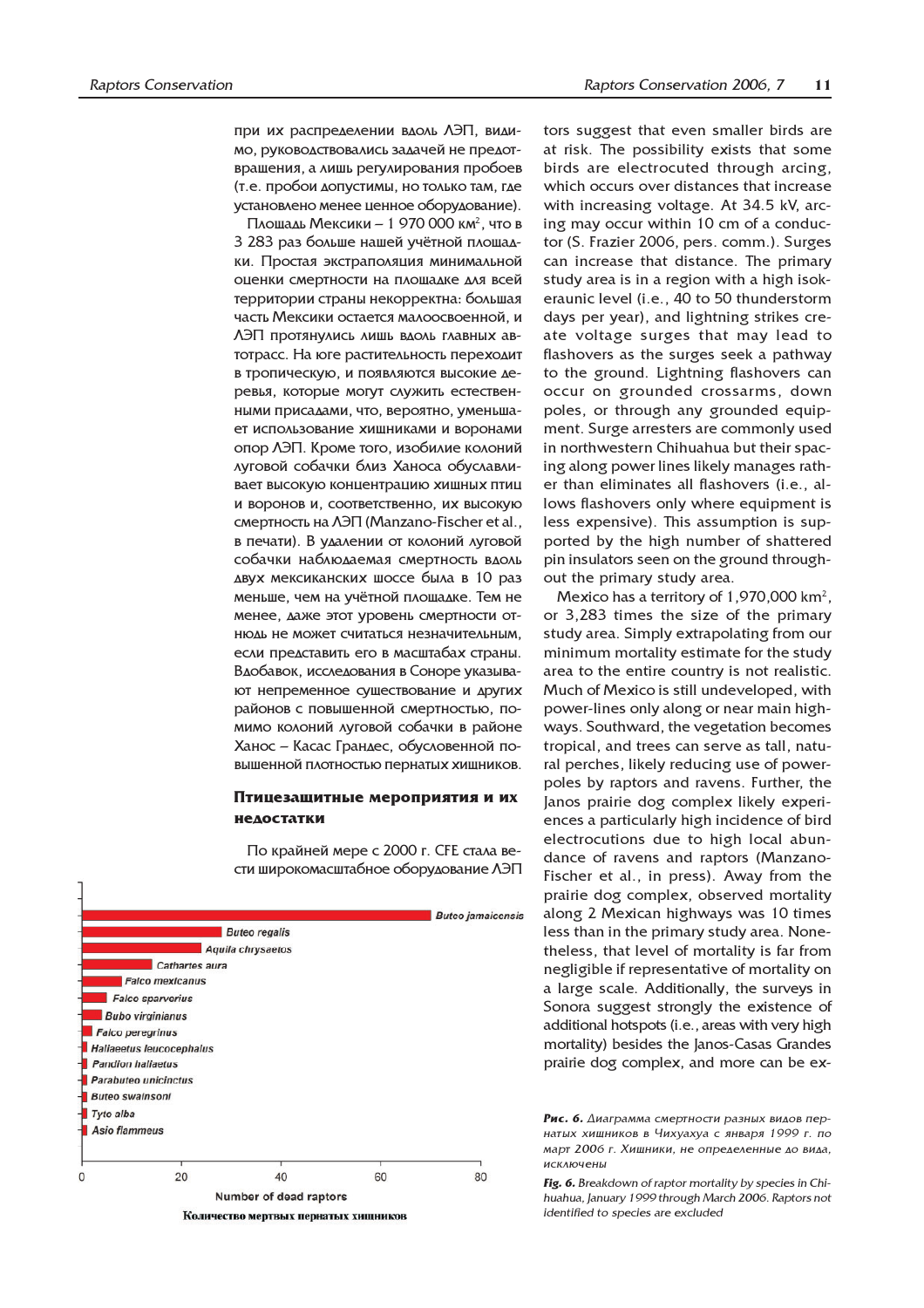ПЗУ. Птицезащитные мероприятия в Чихуахуа и Соноре состояли главным образом из замены траверс на бетонных опорах. Реже на траверсы устанавливались пластмассовые шипы, отпугивающие птиц (рис. 7–1). CFE также использовали поливинилхлорид (ПВХ) для изоляции траверс (рис. 7–2) или проводов, находящихся под напряжением. На последнем этапе наших исследований (которые всё ещё продолжаются) мы проводили мониторинг ЛЭП с ПЗУ, для оценки эффективности птицезашитных мероприятий и прочности материалов. Априори оценивались усилия CFE по защите птиц на ЛЭП, исходя из следующих факторов: 1) ПВХ, как известно, разрушается под воздействием ультрафиолетового излучения и, таким образом, недолговечен; 2) покрытие ПВХ вокруг проводов обеспечивают только частичную изоляцию; 3) ПЗУ в виде деревянных траверс и ПВХ-изоляции часто никак не решают проблему недостаточного разделения опоры и фазы, а

также фаз между собой. Начальный мониторинг показал, что эффективность ПЗУ неоднозначна. Мёртвые птицы были обнаружены на опорах с отпугивающими шипами и деревянными траверсами (Cartron et al. неопубликованные данные). В некоторых случаях опоры с деревянными траверсами имели отпайку или недостаточное разделение фаз. ПВХ-изоляция и пластмассовые шипы разрушились и отвалились с нескольких опор в течение нескольких месяцев после их установки.

#### Перспективы и рекомендации

В Мексике, как во многих других развивающихся странах, развитие инфраструктуры производства, передачи и распределения электричества по всей стране является приоритетом правительства. Проблемы взаимодействия между птицами и инфраструктурой ЛЭП растут, в то время как финансирование охраны природы крайне ограничено. Пока экономические потери остаются несущественными, в первую очередь предпринимаются наиболее простые и наименее затратные меры, а не те, которые наиболее необходимы для защиты птиц. Тем временем СГЕ, декларируя своё беспокойство состоянием окружающей среды, всё же продолжает строить новые птицеопасные ЛЭП по всей стране. Только когда взаимодействие между птицами и ЛЭП приводит к экономическим потерям (например, повреждение оптических волокон из-за фекального загрязнения) сле-

pected where raptors and ravens occur in high density (e.g., other areas of northern Mexico with prairie dog complexes).

# Status of retrofitting efforts and associated limitations

Since at least 2000, CFE has been retrofitting power-lines on a large scale. Retrofitting efforts in Chihuahua and Sonora have consisted mainly of replacing the steel crossarms on concrete poles with wooden crossarms. Less often plastic bird spikes have been attached on crossarms (fig. 7/1). CFE has also used polyvinyl chloride (PVC) around steel crossarms (fig. 7/2) or around energized wires. In the latest phase of our research (still in progress), we have been monitoring retrofitted lines to evaluate the effectiveness of retrofitting techniques and material durability. A-priori concern about CFE's retrofitting effort stems from the following factors: 1) PVC is known to break down under the effect of UV radiations and thus does not last; 2) PVC cover around energized wires provides only partial insulation; 3) retrofitting with wooden arms and PVC often ignores the remaining issue of insufficient pole-to-phase and phase-to-phase separation.

Initial monitoring indicates the effectiveness of retrofitting efforts has been mixed. Dead birds have been detected at poles retrofitted with bird spikes and wooden crossarms (Cartron et al. unpubl. data). In some cases poles retrofitted with wooden crossarms still have exposed jumpers or insufficient phase separation. PVC materials and plastic bird spikes also have degraded and fallen off some poles, in a matter of months in the case of PVC.

#### Outlook and recommendations

In Mexico, like in many other developing countries, increasing the infrastructure for the production, transmission, and distribution of electricity across the country is a priority of the government. Problems from the interaction between birds and the electric infrastructure are growing, while funding for wildlife conservation is very limited. As long as economic losses remain inconsequential, corrective measures tend to address only those problems easiest (most inexpensive) to solve rather than those most harmful to birds. Meanwhile, CFE publicizes its concern for the environment, yet continues to build new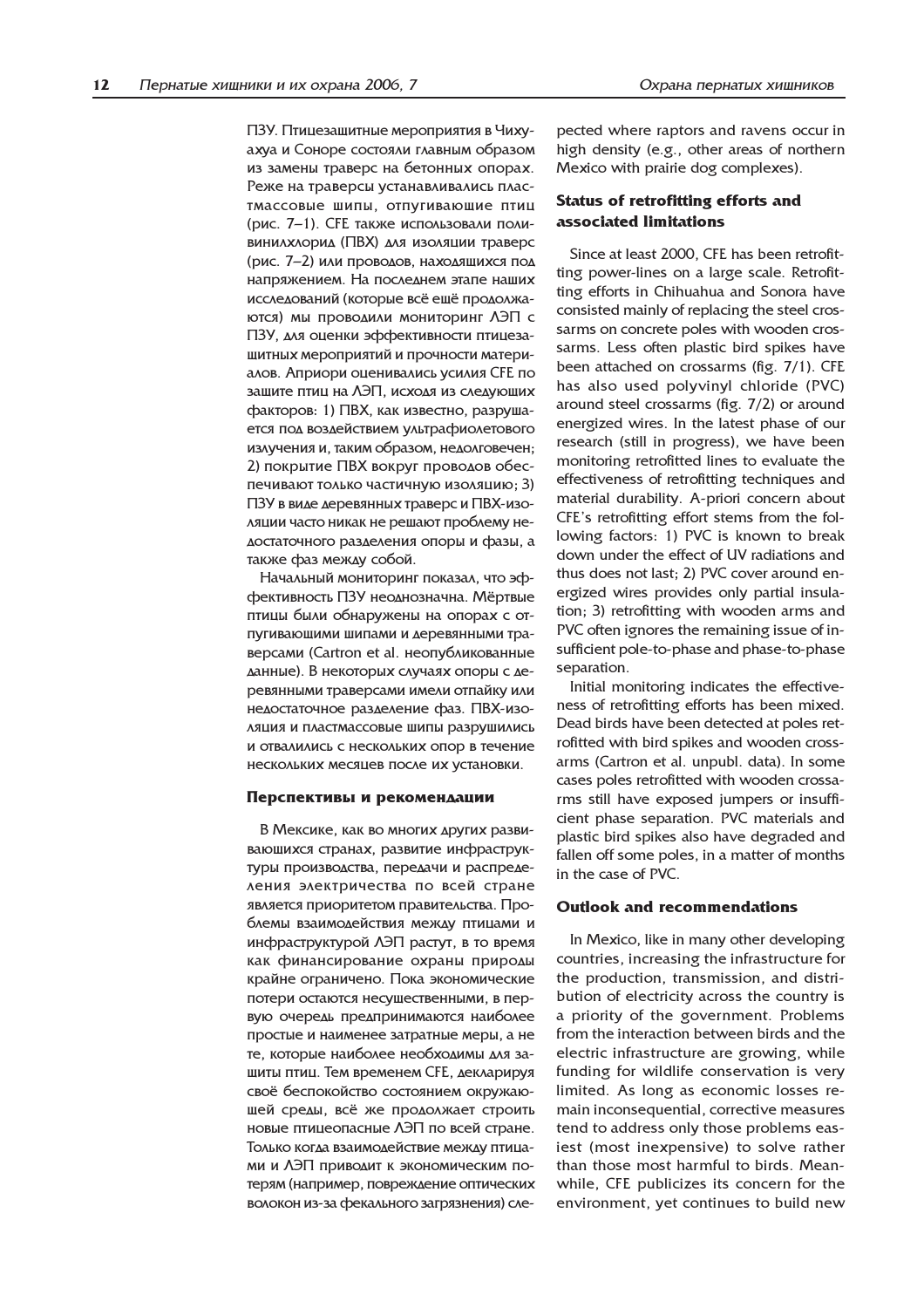дует ясный и быстрый ответ со стороны мексиканского правительства, направленный на изучение проблемы и поиск её решения.

В Мексике отсутствует традиция наблюдения птиц. В других странах наблюдение птиц и сами наблюдатели играют важную роль, оказывая большое давление на правительство и обслуживающие компании, чтобы уменьшить смертность птиц. В Мексике уже установлены меры, необходимые аля сокращения уровня смертности птиц на  $\Lambda$  $\partial\Pi$  (Instituto Nacional de Ecologia et al. 2002). Технически проблемы с ЛЭП в Мексике могут быть решены, однако реально-

Puc. 7. Passuguide Bableанты ПЗУ: 1. Пластмассовые шипы, крепяшиеся на стальной траверс птицеопасной ЛЭП, для отпугивания птиц. 2. Кожухи из ПВХ, установленные на стальные траверсы опор ЛЭП, на северо-востоке Сонора. Фото Жан-Люк **E.** Картрон

Fig. 7. Different types of retrofitting constructions: 1. Tangent concrete pole fitted with a steel crossarm. Retrofitting consisted of installing plastic bird spikes on the crossarm. 2. Tangent concrete pole retrofitted with polyvinyl chloride (PVC) in northeastern Sonora. Photos by Jean-Luc E. Cartron



го прогресса не будет до тех пор, пока CFE и природоохранные ведомства не придут к консенсусу по этому вопросу.

Мы можем рекомендовать следующие:

Выявление и картирование «горячих точек» с повышенным уровнем смертности птиц на ЛЭП от поражения электротоком, сравнимых с колониями луговой собачки близ г. Ханос.

Выявление и картирование территорий, где угрозе гибели от электрического тока на ЛЭП подвергаются птицы тех видов, которые требуют особого внимания (включённые в списки угрожаемых в Мексике или США).

Выявление и картирование потенциальных «горячих точек», основываясь на анализе путей миграции, данных учётов, распределения ЛЭП, карт растительности и аиаграмм атмосферного электричества.

lines with the same bird-threatening design across the country. Only when the interaction between birds and power lines results in economic losses (e.g., damaging of optic fibers due to faecal contamination) has there been a clear and rapid response on the part of the Mexican government to study the issue and seek solutions.

The lack of a bird-watching tradition in Mexico is regrettable. In other countries bird watching plays an important role, resulting in greater pressure on governments and utility companies to reduce bird mortality. In Mexico, measures needed to curb bird mortality along power lines have been identified (Instituto Nacional de Ecologia et al. 2002). Technically, the problems with Mexico's power lines can all be remedied, but until CFE and wildlife authorities become truly committed to solving the issue, no real advance will be made. Ultimately, the solution to the conflicts between birds and power lines in Mexico depends on political will.

Some of our recommendations are as follows:

Locate (and map) «hotspots» or areas with an incidence of bird electrocutions comparable to that found in the Janos prairie dog complex area.

Locate (and map) areas where species of special concern (birds listed as endangered or threatened in Mexico or the U.S.) incur mortality by electrocutions on power poles.

Locate (and map) all areas with the potential to be hotspots based on migration routes, survey data, distribution of powerlines, vegetation maps, and isokeraunic charts.

Establish agreements with CFE to retrofit power lines in all identified hotspots.

Where no easy correcting measure exists, use materials and devices known to be effective and durable for precluding use of poles by raptors and other birds.

#### Acknowledgments

We thank Alberto Lafon for sharing with us some of his data; E. Marce and K. Peltzer for field assistance; and R. List and J. Pacheco for logistic support. Much of our research to date has been funded by the Avian Power Line Interaction Committee (APLIC). We are grateful to I. Karyakin for giving us an opportunity to spread information regarding Mexico's experience with power-lines and bird electrocutions and A. Shestakova for translation of paper from english to russian.